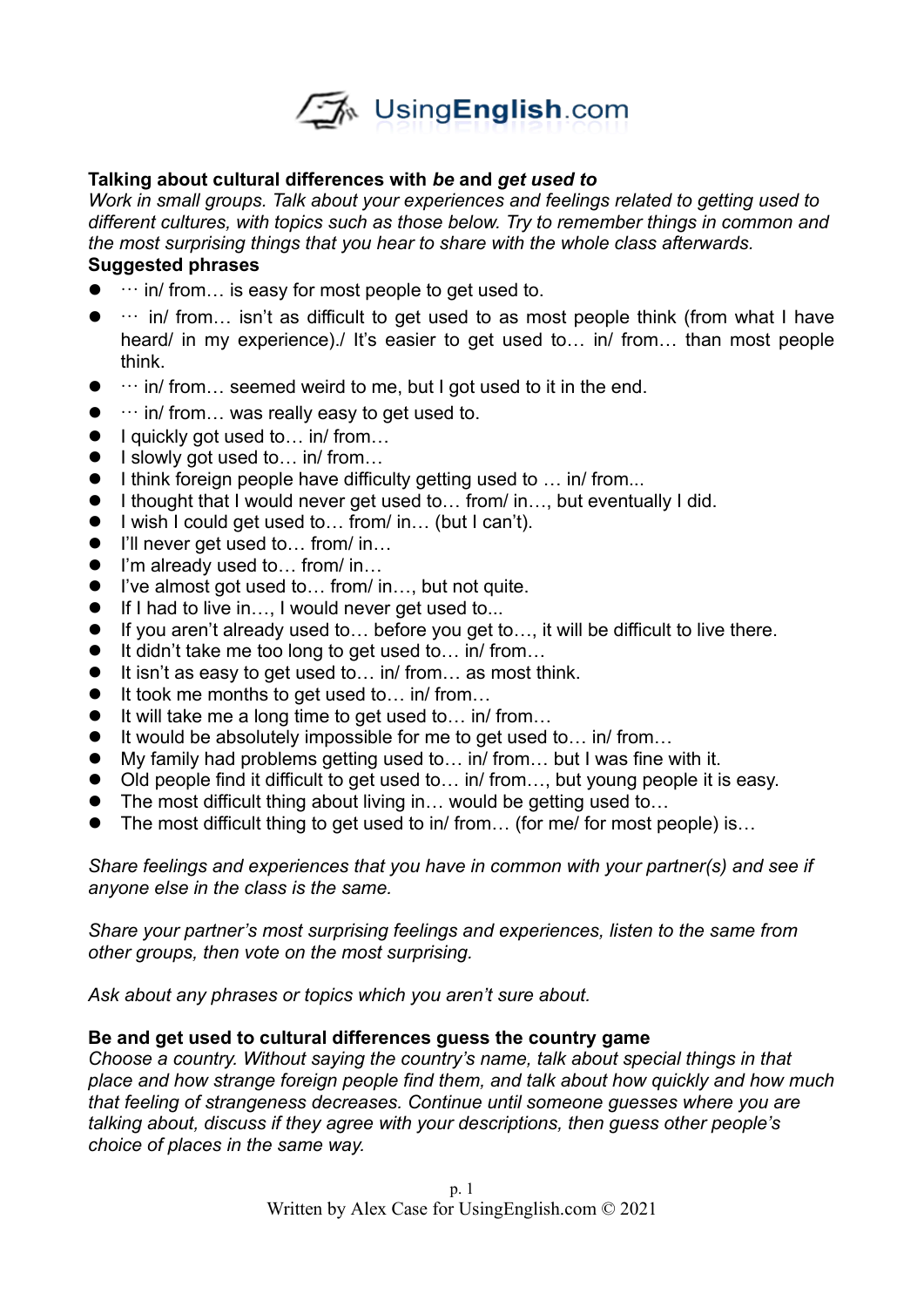# √My UsingEnglish.com

## **Suggested topics**

arts and media

- music
- TV (commercials)
- body language and gestures
- bowing
- public displays of affection (kissing, hugging, etc)
- shaking hands
- costs/ spending/ paying
- going Dutch/ splitting the bill
- festivals and celebrations
- local Xmas traditions
- number of public holidays
- food and drink
- acquired tastes (Marmite, etc)
- amount
- drinking down in one
- eating implements (chopsticks, hands, etc)
- fermented foods (kimchi, natto, etc)
- food combinations
- ingredients (seaweed, etc)
- meat
- oil/ fat
- richness
- saltiness
- smells
- spiciness blandness
- strength of alcoholic drinks
- sweetness
- textures (sliminess, etc)

gender roles

language/ communication

- directness indirectness
- polite language/ differences in formality
- silence/ interrupting/ talking over each other
- tonal language

manners

- table manners

nature

- weather and seasons (humidity, grey skies, etc)
- wildlife (insects, etc)

noise

street noises opening hours

relationships

- (lack of) closeness
- romance